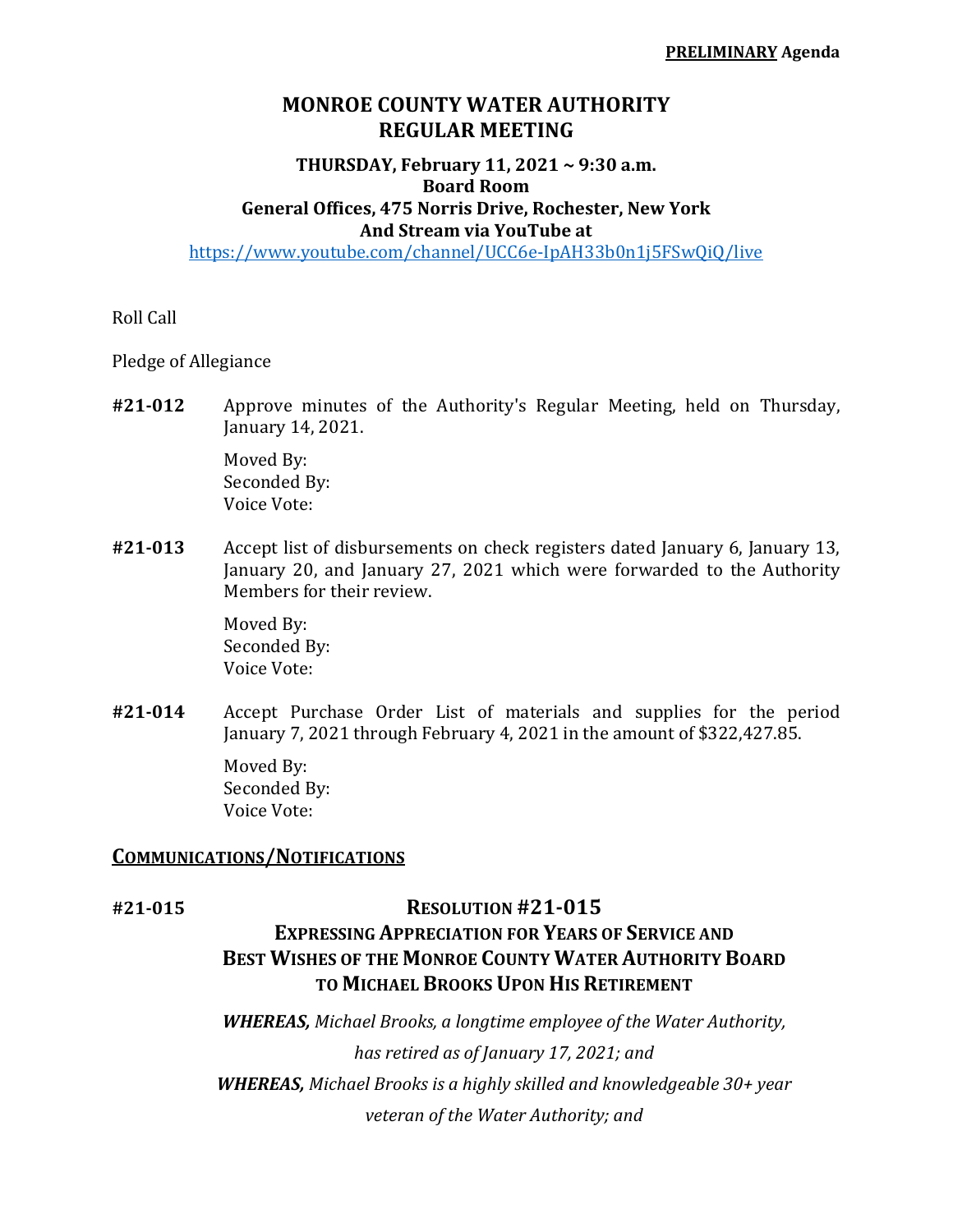# **MONROE COUNTY WATER AUTHORITY REGULAR MEETING – February 11, 2021 Page 2**

*WHEREAS, Michael Brooks will be remembered for his dedicated service by his fellow employees and management of the Water Authority. NOW, THEREFORE, BE IT RESOLVED, MCWA extends its appreciation and best wishes for a happy, fulfilling retirement; and BE IT FURTHER RESOLVED, the Recording Secretary of the Board is hereby requested to forward a copy of this Resolution to Michael Brooks, MCWA Retiree.*

 Moved By: Seconded By: Roll Call Vote:

**#21‐016** Confirm the following personnel appointment pending approval and pursuant to the Rules and Regulations of the Monroe County Civil Service Commission:

> Promotional Appointment of Richard Wagner to the title of Maintenance Mechanic III, effective February 15, 2021 at Salary Schedule 4, Group 3.

 Moved By: Seconded By: Roll Call Vote:

**#21‐017** Confirm the following personnel appointment pending approval and pursuant to the Rules and Regulations of the Monroe County Civil Service Commission:

> Promotional Appointment of Kenneth Matthews to the title of Utility Worker, effective February 15, 2021 at Salary Schedule 4, Group 3.

 Moved By: Seconded By: Roll Call Vote:

**#21‐018** Confirm the following personnel appointment pending approval and pursuant to the Rules and Regulations of the Monroe County Civil Service Commission:

> Promotional Appointment of Nicholas Satter to the title of Plant Mechanic, effective February 15, 2021 at Salary Schedule 4, Group 5.

 Moved By: Seconded By: Roll Call Vote: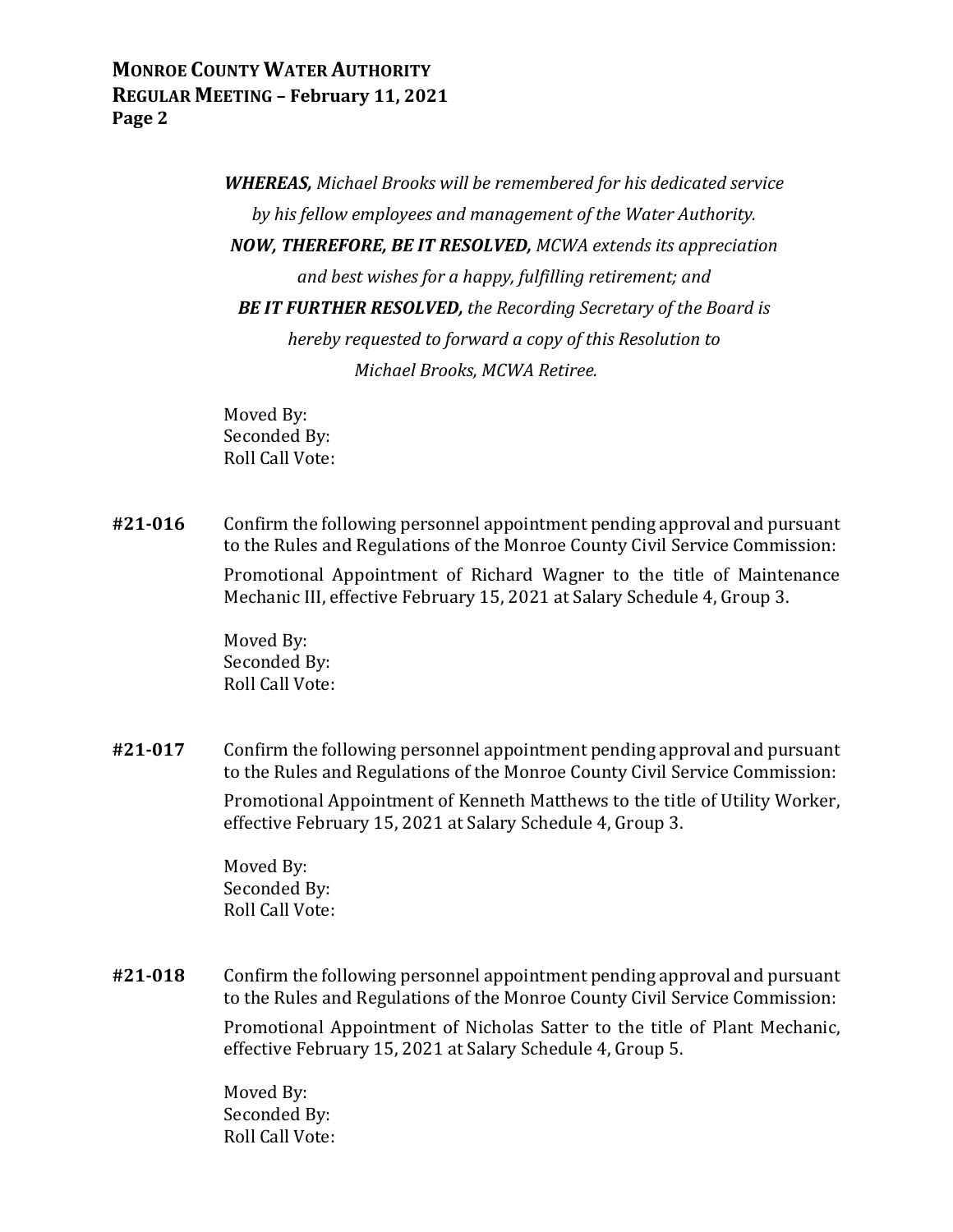**#21‐019** Confirm the following personnel appointment pending approval and pursuant to the Rules and Regulations of the Monroe County Civil Service Commission:

> Promotional Appointment of Erich Carlton to the title of Plant Mechanic, effective February 15, 2021 at Salary Schedule 4, Group 5.

 Moved By: Seconded By: Roll Call Vote:

**#21‐020** Confirm the following personnel appointment pending approval and pursuant to the Rules and Regulations of the Monroe County Civil Service Commission:

> Promotional Appointment of Anthony Avila to the title of Foreman of Distribution, effective February 15, 2021 at Salary Schedule 4, Group 8.

 Moved By: Seconded By: Roll Call Vote:

**#21‐021** Authorize the purchase of **One (1) New 2022 Five Man, Four Door Crew Cab Truck with Body** from the low responsive, responsible bidder, **Regional Truck & Trailer** in the bid amount of \$139,554. Bid amount reflects the trade-in of one existing dump truck.

> Moved By: Seconded By: Roll Call Vote:

**#21‐022** Authorize the Executive Director, or his designee, to exercise a one year contract renewal for **New York State Legislative and Advocacy Services** with **O'Donnell & Associates** from February 21, 2021 to February 21, 2022 at an estimated monthly cost of \$3,450. This is the first of two optional oneyear renewals stipulated in the Agreement, which was approved by the Board at its February 4, 2020 meeting under Resolution #20-028.

> Moved By: Seconded By: Roll Call Vote: